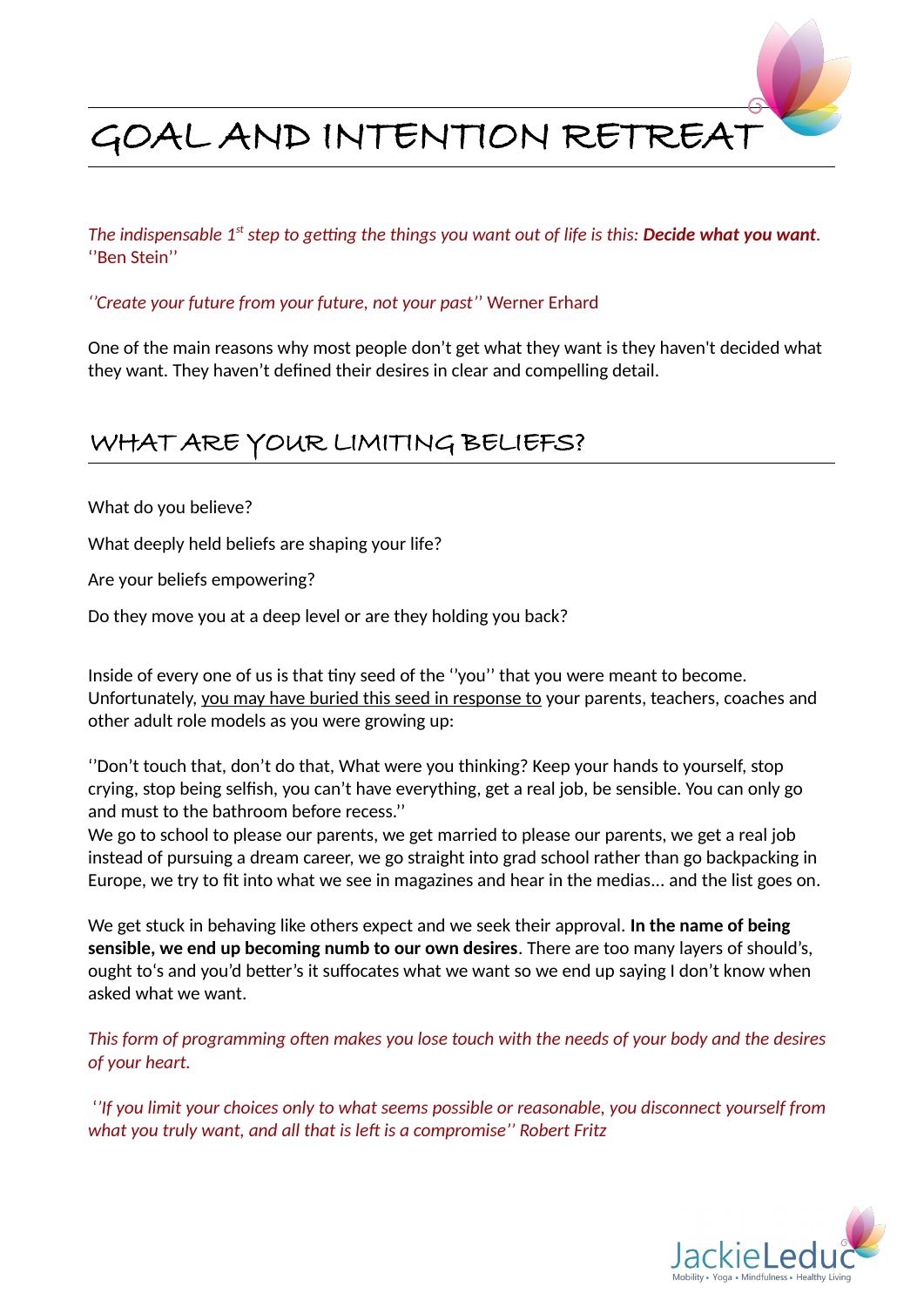### HOW DO YOU RECLAIM YOURSELF AND YOUR TRUE DESIRE?

### HOW DO YOU GET BACK TO WHAT YOU REALLY WANT WITH NO FEAR, SHAME OR INHIBITION?

### HOW DO YOU RECONNECT WITH YOUR REAL PASSION?

Not being clear about what you want and making other people's needs and desires more important than your own is simply a habit that you can break.

You start on the smallest level by honouring your preferences in every situation - No matter how large or small. Don't think of them as petty. They might be inconsequential to someone else, but they are not to you.

**Stop settling for less than you want!** If you are going to re-own your power and get what you really want out of life, you will have to stop saying I don't know, I don't care. It doesn't matter to me. Whatever...

When you are confronted with a choice no matter how small or insignificant, **act as if** you have a preference.

- What if I did know?
- What would it would be If I did care?
- Which would I prefer if it did matter?

### EXERCISES

- Take a moment to reflect back and list possible comments from others that may have shaped some of your limiting beliefs. You will burn the list during the fire ceremony.
- When I was a child I loved to play or spend my time doing... (list as many as you can)
- What activities do you lose all notion of time doing (now or used to)
- What talents, skills and qualities are associated with those games?
- Name 3 people that you admire. What are the qualities that you admire in them?

*The qualities, talents and skills that you listed resonate with you and are who you really are!*

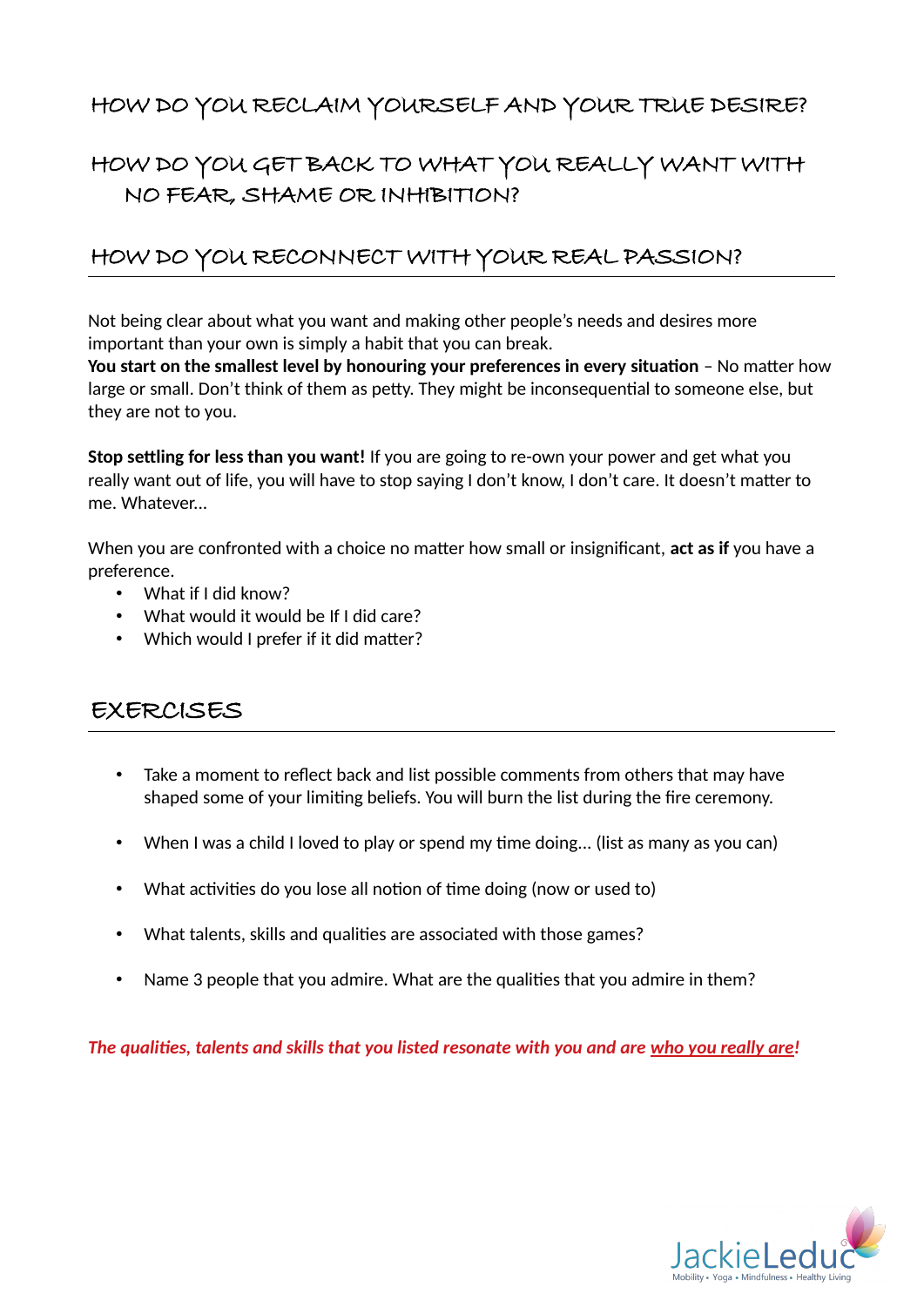# THE MANY SIDES OF YOU AND YOUR LIFE

Personal life and family Belongings Friends and community The Intellectual Relaxation. Hobbies. Creativity Health, fitness Emotional, spiritual, and a Bucket list

Finances Work, studies, profession, business

# LAST YEAR

Use the above list to inspire you to answer the following questions:

- Name the wisest decision I made
- The biggest lesson I learned
- The biggest risk I took
- The biggest surprise of the year
- The most important thing I did for others
- The biggest think I completed
- That are you most proud of
- Who are the 3 people who influenced the most
- Who are the 3 people you influenced the most
- What were you not able to accomplished
- What is the biggest thing you discovered about yourself
- What are you the most grateful for

## THE YEAR AHEAD

Let's start to touch upon your goals for the year ahead. What will be the most important aspects for the next year. Which events will be the most important?

- I will love these (1,2,3 or more)thing s about myself
- I am ready to let go of theses (1,2,3 or more) things
- I want to achieve these (1,2,3 or more) things the most
- These (1,2,3 or more) people will be my pillars during rough times
- I will dare to discover these (1,2,3 or more) things
- I will have the power to say no to These (1,2,3 or more) things
- This year I will not procrastinate anymore on
- This year I will draw the most energy from
- This year, I will be the bravest when
- This year I will say yes when
- This year I advise myself to
- This year will be special for me because

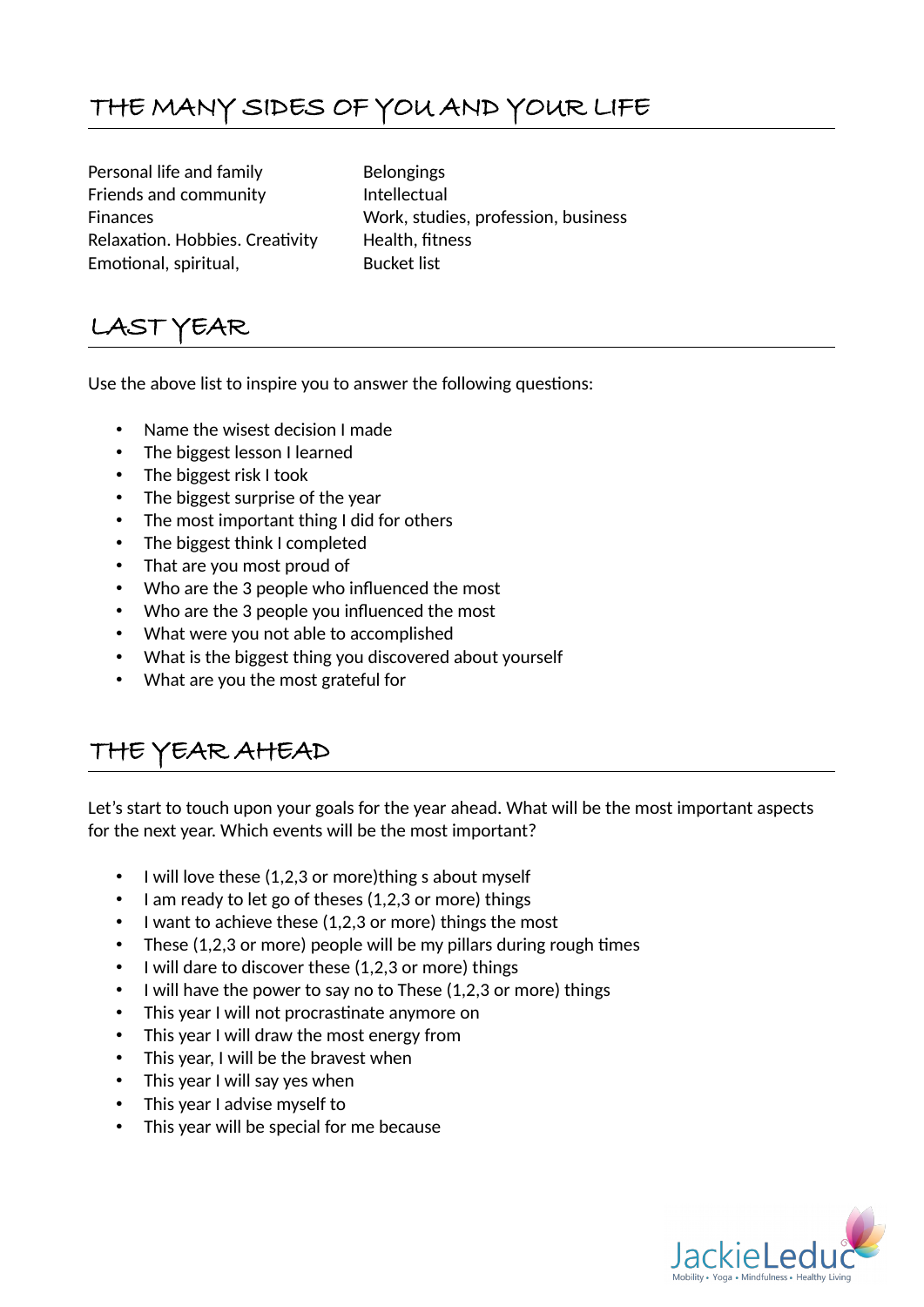

#### *Set goals from what is truly deep within you.*

- What exactly do you want
- Have the courage to ask
- Why do you want it?
- What really motivates you?
- Write your goals down and review them regularly\*
- Make those goals Specific, Measurable, Achievable, Relevant, Time bound
- How will you truly feel fulfilled?
- What do I need to do to get it?
- What empowers you to take action? What energizes you?
- What kind of positive habits, attitudes and action steps can you implement?
- Believe it is possible and **START taking action, even imperfect action** without any proof that it is.

At this stage in the journey it is not necessary to know exactly how you are going to get there. All that is important is that you figure out where ''there'' is If you get clear on the what and why, the how will show up.

#### **Vision exercise**

Ask you subconscious mind to give you images of what your ideal life would look like if you could have it exactly the way you want it in each area of your life.:

\*A University of Virginia study showed that those who write down their goals and review them regularly earn 9x more than those who don't set goals.

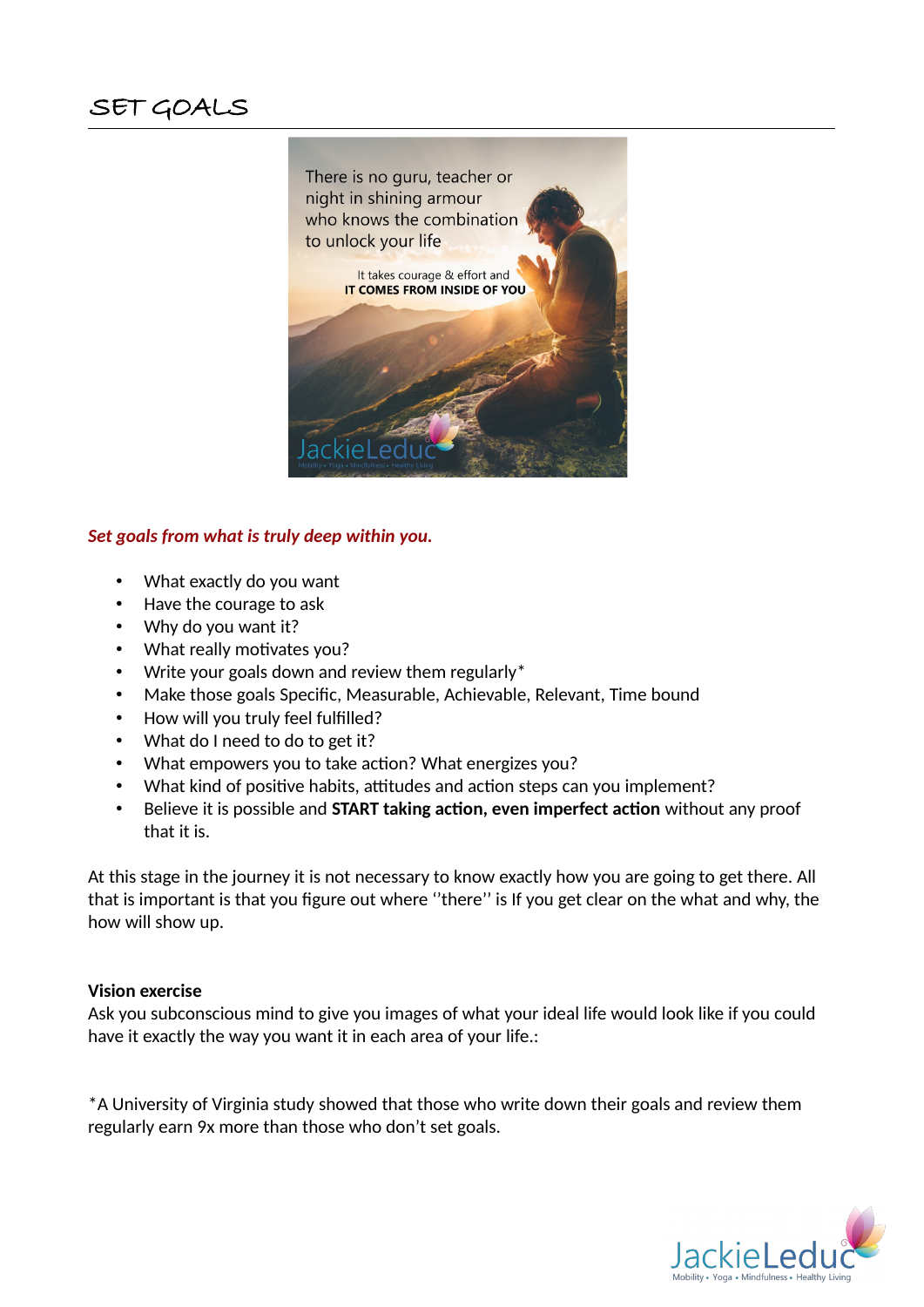## THE LAW OF ATTRACTION AND INSPIRED IDEAS

*Close your eyes and picture each goal as if it were already accomplished then feel what you would feel if you already accomplished the goal.*

#### *Ask for what you want. Let the universe worry about how you'll get it*

As the Law of Attraction goes to work on your goals, you will find that numerous ideas, strategies , and inspirations will come into your awareness. These may be flashes of insight that come up during visualization or meditation time. Sometimes the opportunity will appear in the form of an unexpected phone call or a new acquaintance who brings you details of a lucky break. At other times, it will be an unusual monetary transaction, rebate, or other financial boost that brings you the money you need to take the  $1<sup>st</sup>$  step toward you goal. Yet again, it might be merely an impulse, an inspired idea, or a strategy that briefly comes to mind that you write down. Those are called INSPIRED ideas. They are not random ideas you would like to try or strategies you think might work. They are approaches you would never have considered before that could only have come to mind because of your use of the Law of Attraction. What ever appears, your task is to recognize these opportunities for what they are, then act quickly while the associated energy is in you flavor. It is not enough to simply think positive thoughts. When a chance appears, you must take action

*If the only prayer you ever say in your entire life is THANK YOU, it would be enough ( Eckhart Tole)*

What you think about and thank about is what you will bring about. Create a vibration match through APPRECIATION AND GRATITUDE

Focus on what you have and like then while you are in a state of gratitude tell the universe ''give me more of this please''

*Attention to what is only creates more of what is. In order to effect true positive change in your experience, you must disregard how things are – as well as how others are seeing you- and give more of your attention to the way you prefer things to be. With practice, you will change your point of attraction and will experience a substantial change in your life experience ( Ester & Jerry Hicks)*

Following this daily discipline of success will activate the power of your desire. It increases what psychologists refer to as '' structural tension'' in your brain. Your brain wants to close the gap between your current reality and the vision of your goal. By constantly repeating and visualizing your goal as already achieved, you will be increasing this structural tension. This will increase your motivation, stimulate your creativity and heighten your awareness of resources that can help you achieve your goal.